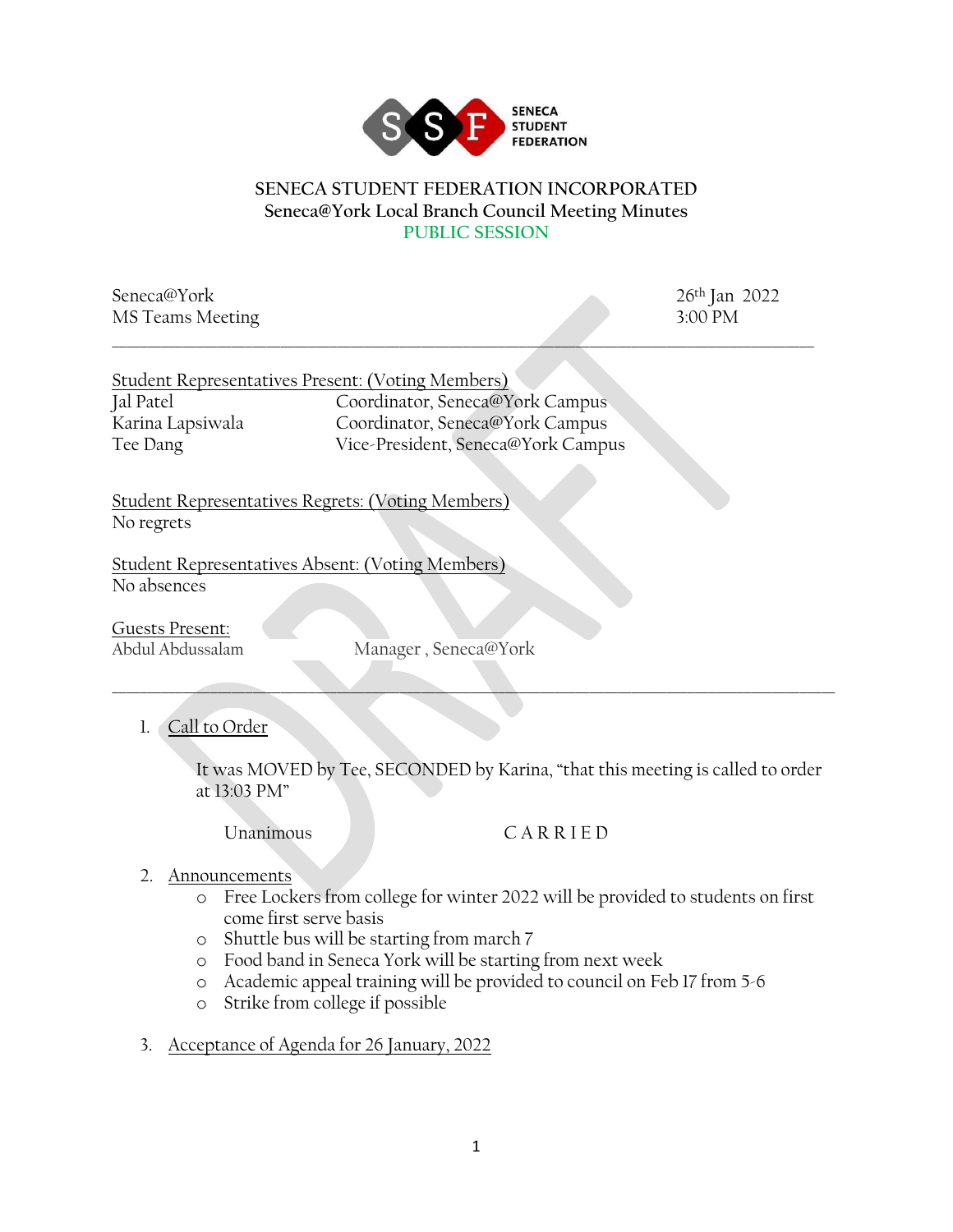It was MOVED by Karina and SECONDED by Jal, "that the agenda for 26 January,2022 be accepted as presented".

Unanimous C A R R I E D

- 4. Conflicts of Interest No conflicts declared
- 5. Acceptance of Local Branch Meeting Minutes

It was MOVED by Jal, and SECONDED by Karina, "that the Seneca@York Campus Local Branch Council Public Session meeting minutes for 12th January 2022, be accepted as presented".

Unanimous CARRIED

- 6. Agenda Items
	- a) Class visits Updates

All the council members have completed most of the scheduled class visits and faced a lot of queries from students. Council members also attended various orientation of different program and promoted services of SSF.

b) Committee updates

Tee is working with the clubs committee in which they are establishing another round of sanctioning. Some of the executives are leaving so the club committee is working on the same. Club Con to be held on 15 th of February.

Karina has not heard from the class representative committee. She was not able to attend the sexual assault committee so Ritik will be providing the minutes of the meeting.

c) Advocacy issues

Council members faced advocacy issues from students related to academic integrity and appeal. Council members are dealing with the issues.

- d) Member's report Members report of council members are due on Feb 10
- e) Other business

No other business to be discussed.